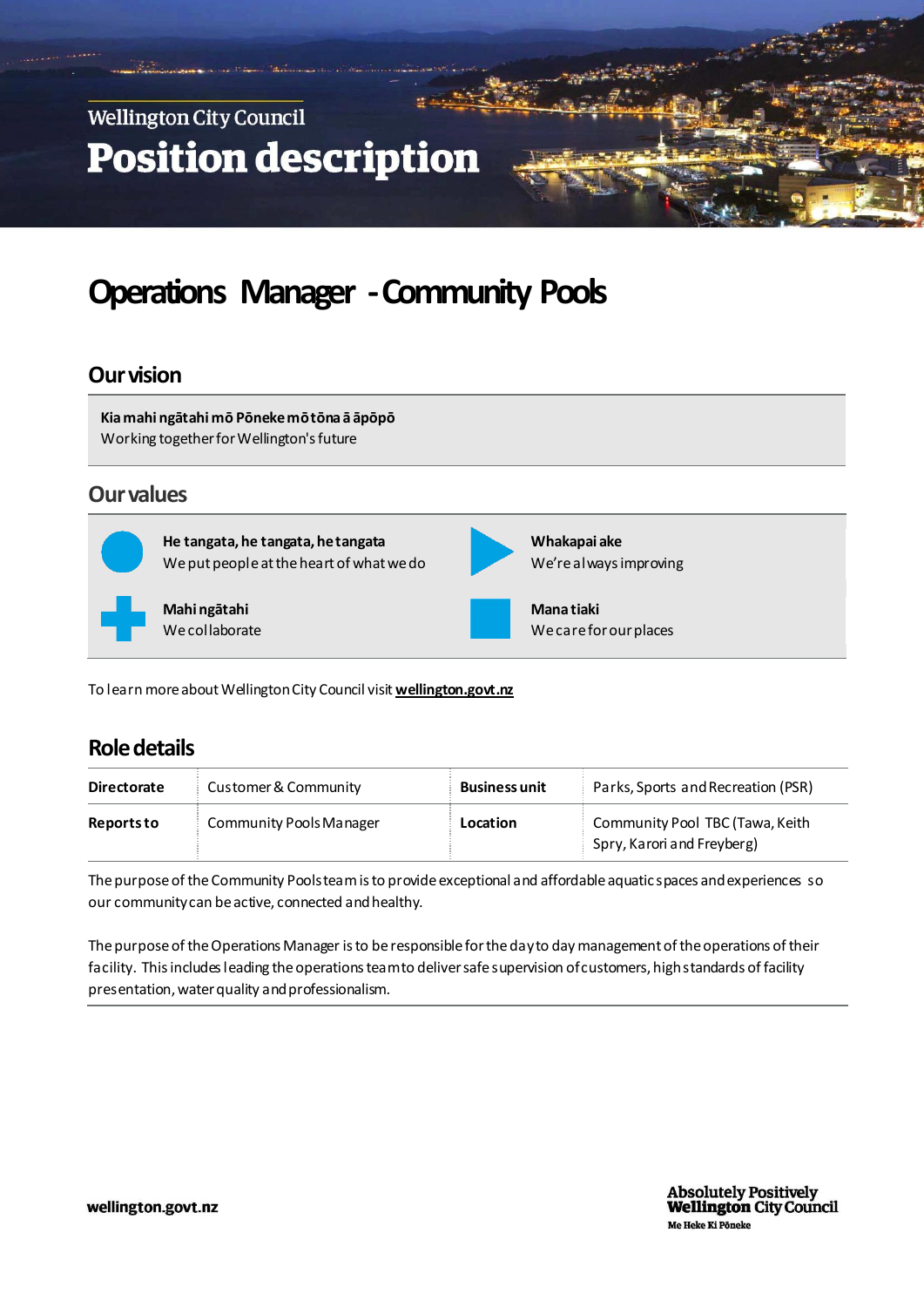### **What you'll do**

| <b>Accountabilities</b>                            | <b>Responsibilities</b>                                                                                                                                                                                                                                                                                                                                                                                                                                                                                                                                                                                                                                                                                                                                                                                                                                                                                                                                                                                                         |  |  |
|----------------------------------------------------|---------------------------------------------------------------------------------------------------------------------------------------------------------------------------------------------------------------------------------------------------------------------------------------------------------------------------------------------------------------------------------------------------------------------------------------------------------------------------------------------------------------------------------------------------------------------------------------------------------------------------------------------------------------------------------------------------------------------------------------------------------------------------------------------------------------------------------------------------------------------------------------------------------------------------------------------------------------------------------------------------------------------------------|--|--|
| <b>Facility Management</b>                         | • Manage the day to day operations of the facility to ensure success in accordance with agreed<br>levels of service and business plans.<br>• Support the Community Pools Manager with the ongoing strategic planning, development and<br>improvement of the facility.<br>. In conjunction with the Community Pools Manager, develop annual work plans which include<br>training, performance management and development, health & safety and equipment<br>maintenance plans.<br>• Deliver operational performance reporting to the Community Pools Manager.<br>• Devel op and monitor procedures and schedules for facility maintenance and presentation,<br>ensuring they are effective, and making improvements where required.<br>• Maintain and monitor water treatment levels and associated plant in accordance with national<br>prescribed standards and procedures.<br>• Maintain personal levels of competence sufficient to lead and carry out emergency response<br>to customers or fellow team members as required. |  |  |
| <b>Customer Service</b>                            | • Ensure high quality customer service is at the heart of what the Operations team delivers<br>• Ensure clear and accurate information to customers about the facility services and<br>programmes<br>• Ensure customer service systems respond quickly and effectively to customer requests and<br>queries.<br>• Ensure effective customer care and consideration including a positive, wel coming, helpful<br>courteous manner at all times to all customers.<br>• Proactively develop and maintain positive relationships with facility customers and user<br>groups.<br>• Encourage and respond positively to customer feedback, seeking assistance from the<br>Community Pools Manager when required.<br>• Ensure customer service is delivered according to protocol and standards.                                                                                                                                                                                                                                        |  |  |
| Services Delivery                                  | • Meet specified service levels for the delivery of Facility services.<br>• Staff rosters are planned and maintained to meet all health and safety and customer service<br>requirements.<br>. Ensure that all legal, corporate and industry standards are adhered to.<br>• Ensure contracts or other agreements are managed effectively.<br>• Ensure operational protocols, procedures, quality systems and standards are implemented<br>and monitored and that a climate of continuous improvement is embedded in the facility.                                                                                                                                                                                                                                                                                                                                                                                                                                                                                                |  |  |
| Devel op and manage<br>a highly effective<br>team. | • Support the team to achieve the organisation's vision and objectives.<br>• Support and upskill the Duty Managers to build and enhance the capability of the team.<br>• Create and maintain a culture of high performance where personal development is valued.<br>• Maintain high levels of staff motivation and teamwork with a focus on service standards, value<br>for money, and continuous improvement.<br>• Support Duty Managers in the staff recruitment processes and on boarding.<br>· Identify training needs and coordinate delivery of in-house training requirements.<br>• Working with the Business Support Team, implement the training frameworks for staff<br>induction and development.<br>• Maintain personal levels of competence sufficient to lead and carry out emergency response<br>to customers or fellow team members as required                                                                                                                                                                 |  |  |
| Relationship<br>Management                         | • Work closely with the Community Pool Manager and fellow Operations Managers to develop<br>and implement consistency across the network<br>• Work closely with SwimWell / Club Active and other colleagues based at the facility, ensuring a<br>strong culture of collaboration and customer focus exists.<br>• Establish, manage and maintain effective and co-operative relationships with all internal and                                                                                                                                                                                                                                                                                                                                                                                                                                                                                                                                                                                                                  |  |  |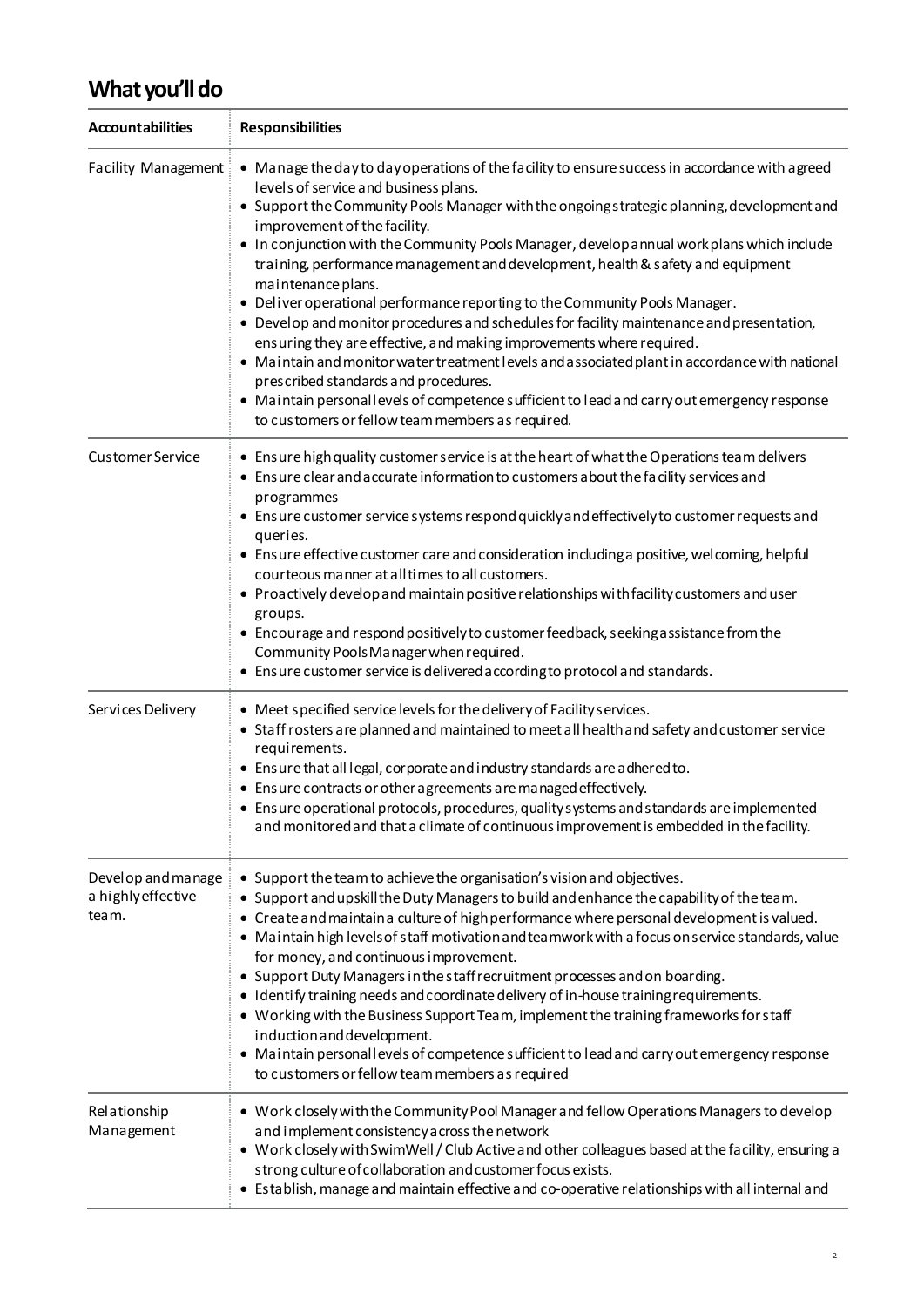|                                                                                                                                                                                                  | external stakeholders in conjunction with the Customer Service function.<br>• Provide expert advice and support to stakeholders and accurate and timely policy advice to<br>PSR and other WCC units<br>• Liaise with contractors and suppliers to ensure a high standard of service delivery                                                                                                                                                                                                                                                                                                                                                                                                                                                                                                                                                                                                 |  |  |
|--------------------------------------------------------------------------------------------------------------------------------------------------------------------------------------------------|----------------------------------------------------------------------------------------------------------------------------------------------------------------------------------------------------------------------------------------------------------------------------------------------------------------------------------------------------------------------------------------------------------------------------------------------------------------------------------------------------------------------------------------------------------------------------------------------------------------------------------------------------------------------------------------------------------------------------------------------------------------------------------------------------------------------------------------------------------------------------------------------|--|--|
| Financial<br>Management                                                                                                                                                                          | • Work with the Community Pools Manager to manage OPEX budget.<br>• Adherence to Council financial policies & procedures<br>• Continually review opportunities for generating revenue and ways to effectively manage<br>operational expenses                                                                                                                                                                                                                                                                                                                                                                                                                                                                                                                                                                                                                                                 |  |  |
| Risk Management<br>and Compliance                                                                                                                                                                | • Ensure that the provisions of the Health and Safety at Work Act, Vulnerable Children's Act,<br>Building Compliance Act, Pool Supervision Standards and New Zealand Standards for the<br>Operation of Public Swimming Pools are incorporated in all operational systems and<br>procedures.<br>• Comply with the Council's Risk Management Framework, including:<br>identify, assessand monitor existing, new and emerging risks<br>$\circ$<br>appropriately communicate and escalate risks, treatment plans, issues and events<br>$\circ$<br>ensure all risks associated with all activities and projects are managed in accordance with<br>$\circ$<br>the level of risk description, and that appropriate controls and mitigations are in place.                                                                                                                                           |  |  |
| Leadership - you will<br>be expected to<br>demonstrate<br>leadership in line<br>with the preferred<br>culture for the<br>organisation                                                            | · Demonstrate leadership behaviours in all that you do, including inspiration, vision, courage,<br>and integrity.<br>• Operate from a shared values base and positively role model and demonstrate behaviours and<br>management practices consistent with those values.<br>• Identify issues or risks to achieving business objectives, develop and implement mitigation<br>strategies with colleagues and team members                                                                                                                                                                                                                                                                                                                                                                                                                                                                      |  |  |
| Asset Management                                                                                                                                                                                 | • Management of the asset and deliver efficient environmentally considerate facility asset<br>operations.<br>• Supervise regular preventative maintenance checks and facilitate any repairs in consultation<br>with the Asset Team (PSR) and the Community Pools Manager.<br>• Ensure facility assets are maintained and developed, this includes utilisation management.<br>• Ensure the asset management plan objectives are achieved                                                                                                                                                                                                                                                                                                                                                                                                                                                      |  |  |
| Health and safety -<br>Leaders will provide<br>visible leadership in<br>health and safety<br>systems and<br>practices to assist in<br>the achieving of the<br>value of "aspire to<br>zero harm". | • Be accountable for ensuring health and safety systems and practices are adhered to<br>consistently and with the mandate and function of your role.<br>• Ensure compliance with legal requirements and the empowering of all individuals to<br>consistently work safely a cross all of PSR.<br>• Ensure you have current knowledge of health and safety matters as it relates to PSR.<br>• Understand the hazards and risks associated with the operations of PSR.<br>• Celebrate and reward health and safety successes; challenge attitudes and behaviours that<br>don't support workplace<br>• Take responsibility for your work environment; identify hazards and risks to ensure<br>they are addressed.<br>• Work with the Business Support Team to implement health and safety frameworks.<br>• Knowledge of Business Continuity Plan requirements and a bility to action if required |  |  |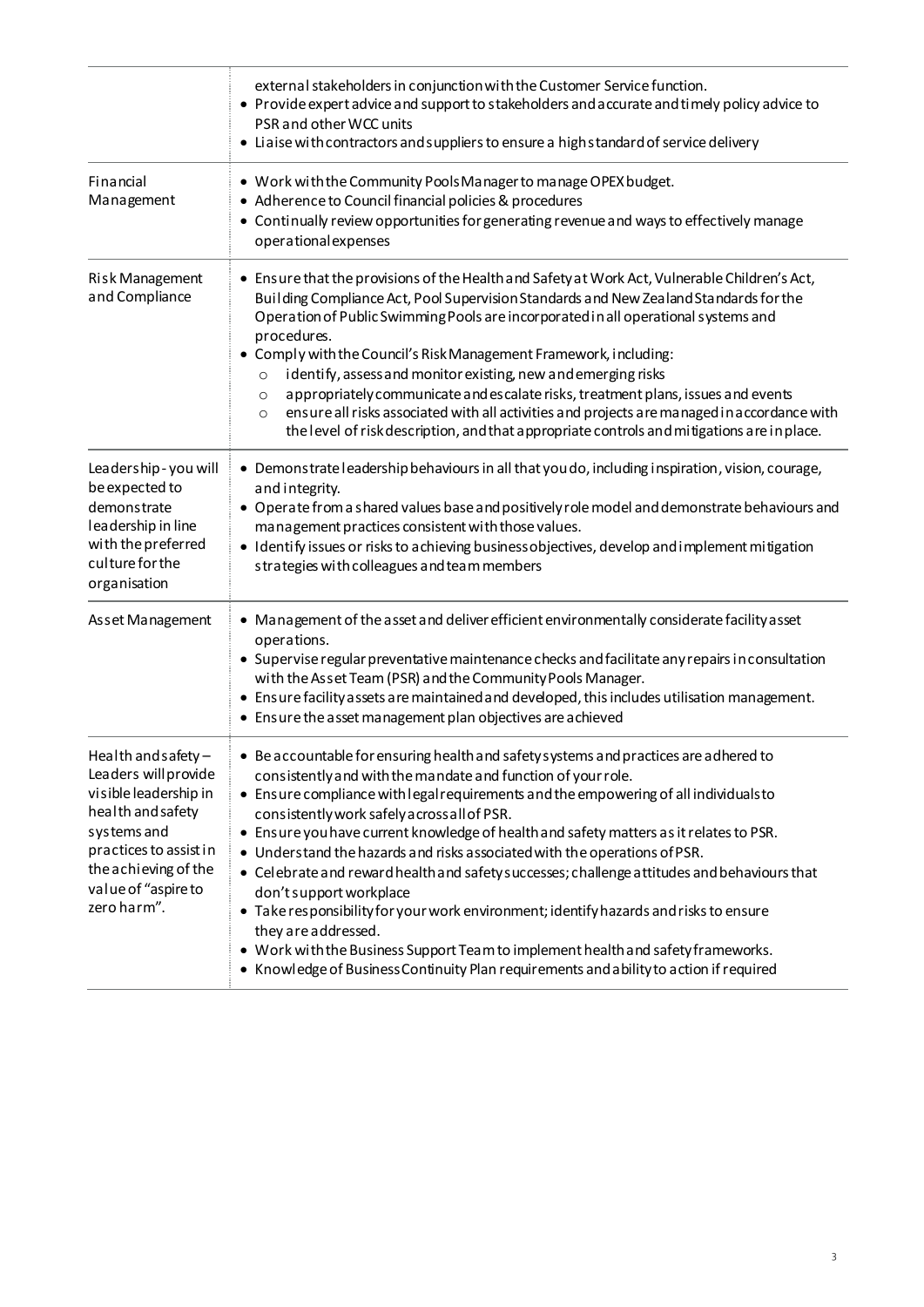# **Qualificationsand experience**

| <b>Qualifications</b>           | A relevant tertiary qualification in Recreation Management or equivalent<br>experience.<br>Water Treatment Operations Certificate<br>Water treatment experience<br>First aid qualifications<br>Full Driver's Licence desired                                                   |  |
|---------------------------------|--------------------------------------------------------------------------------------------------------------------------------------------------------------------------------------------------------------------------------------------------------------------------------|--|
| <b>Experience and knowledge</b> | Strong demonstrable knowledge of and experience in:<br><b>Customer service</b><br>Programme administration, delivery and evaluation<br>Staff management and leadership<br>Financial planning<br>Risk and emergency management<br>Building strong user group relationships<br>٠ |  |

### **Role dimensions**

| <b>Reports</b>                  |                                                                                                                                                                                                                                                                                                                                            |                                                                                                                                                                                                                                                                                                        |                                                                                                                                                                                                                                                                                                                           |
|---------------------------------|--------------------------------------------------------------------------------------------------------------------------------------------------------------------------------------------------------------------------------------------------------------------------------------------------------------------------------------------|--------------------------------------------------------------------------------------------------------------------------------------------------------------------------------------------------------------------------------------------------------------------------------------------------------|---------------------------------------------------------------------------------------------------------------------------------------------------------------------------------------------------------------------------------------------------------------------------------------------------------------------------|
| Direct reports                  | <b>Duty Managers</b><br>п<br>Reception staff (if any)                                                                                                                                                                                                                                                                                      | Indirect reports                                                                                                                                                                                                                                                                                       | Lifeguards                                                                                                                                                                                                                                                                                                                |
| <b>DFA Level</b>                | 2                                                                                                                                                                                                                                                                                                                                          | <b>Budget</b>                                                                                                                                                                                                                                                                                          | <b>TBC</b>                                                                                                                                                                                                                                                                                                                |
| <b>Key relationships</b>        |                                                                                                                                                                                                                                                                                                                                            |                                                                                                                                                                                                                                                                                                        |                                                                                                                                                                                                                                                                                                                           |
| Internal                        | Community Pools Manager<br>٠<br>Programmes Team Leader<br>п<br><b>Pool Operations Managers</b><br>$\blacksquare$<br>(across network)<br>Other Facility/Hub Staff<br>٠<br>Business Support Team<br>٠<br>Asset Team (PSR)<br>٠<br>Human Resources<br>п<br>Contact Centre<br>$\blacksquare$<br>Other Council Business units<br>$\blacksquare$ | Fxternal                                                                                                                                                                                                                                                                                               | The public<br>п<br>Associations, sports clubs,<br>п<br>interest groups, trusts and<br>community organisations<br>Commercial service providers,<br>п<br>consultants and suppliers<br>Schools and other Education<br>П<br>Institutions<br>Local and central government<br>п<br>agencies and bodies<br>Iwi<br>$\blacksquare$ |
| Ki Te Hoe-Core Capability Level |                                                                                                                                                                                                                                                                                                                                            | Leading Teams-Increasing focus on People (eg motivating,<br>supporting and developing teams; as well as buildings kills<br>in providing oversight and achieving through others). For<br>more details on the capabilities required for a Leading<br>Teams role check out our core capability framework. |                                                                                                                                                                                                                                                                                                                           |
| Lastreviewed                    |                                                                                                                                                                                                                                                                                                                                            | January 2020                                                                                                                                                                                                                                                                                           |                                                                                                                                                                                                                                                                                                                           |